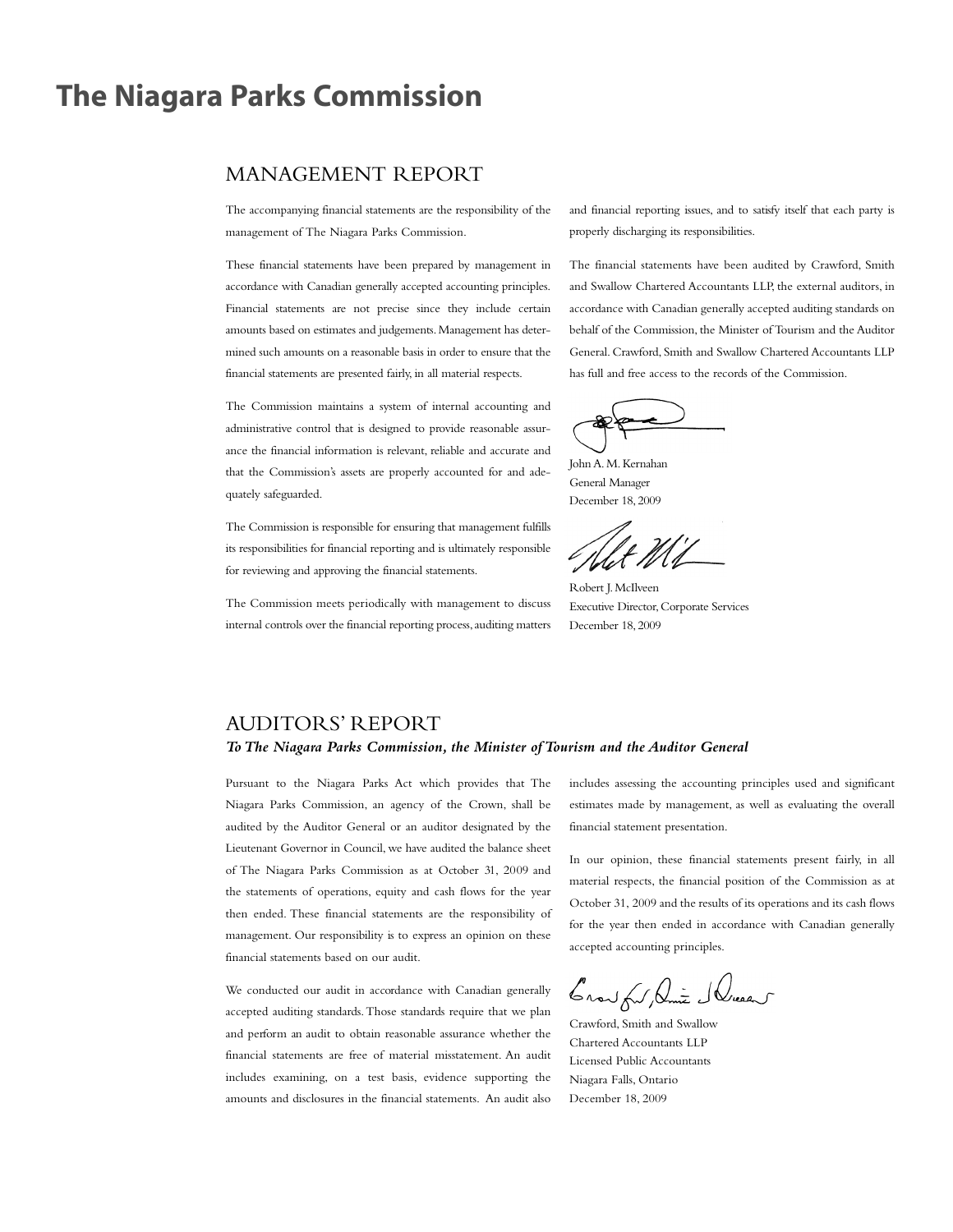# **Balance Sheet** <sup>~</sup> October 31, <sup>2009</sup>

### STATEMENT 1

|                                     | (In thousands of dollars) |         |
|-------------------------------------|---------------------------|---------|
| Assets                              | 2009                      | 2008    |
|                                     | \$                        | \$      |
| <b>Current Assets</b>               |                           |         |
| Cash                                | 2,161                     | 2,255   |
| Accounts receivable                 | 2,036                     | 2,000   |
| Inventories                         |                           |         |
| Saleable merchandise                | 5,129                     | 4,551   |
| Maintenance and other supplies      | 1,560                     | 1,519   |
| Prepaid expenses                    | 386                       | 303     |
|                                     | 11,272                    | 10,628  |
| <b>Fixed Assets - notes 2 and 3</b> | 154,491                   | 158,558 |
| <b>Other Asset</b>                  | 56                        | 63      |
|                                     | 165,819                   | 169,249 |

### **Liabilities and Equity**

### **Current Liabilities**

|                                                | 165,819 | 169,249                  |
|------------------------------------------------|---------|--------------------------|
| <b>Equity</b> – Statement 2                    | 97,867  | 123,079                  |
| <b>Contingencies</b> - notes 7 and 15          |         |                          |
| Commitments - notes 6 and 15                   |         |                          |
| Power Plant Stabilization Obligation - note 15 | 21,243  | $\overline{\phantom{a}}$ |
| Post-Employment Benefits - note 4              | 3,600   | 3,560                    |
| <b>Long-Term Financing</b> - note 3            | 29,845  | 31,818                   |
|                                                | 13,264  | 10,792                   |
| Current portion of long-term financing         | 2,112   | 2,055                    |
| Deferred income - notes 15 and 16              | 3,471   | 367                      |
| Accrued payroll                                | 2,214   | 2,403                    |
| Accounts payable                               | 5,467   | 5,967                    |

See accompanying notes

Signed on behalf of the Commission:

 $\frac{1}{\sqrt{1-\frac{1}{2}}\sqrt{1-\frac{1}{2}}\sqrt{1-\frac{1}{2}}\sqrt{1-\frac{1}{2}}\sqrt{1-\frac{1}{2}}\sqrt{1-\frac{1}{2}}\sqrt{1-\frac{1}{2}}\sqrt{1-\frac{1}{2}}\sqrt{1-\frac{1}{2}}\sqrt{1-\frac{1}{2}}\sqrt{1-\frac{1}{2}}\sqrt{1-\frac{1}{2}}\sqrt{1-\frac{1}{2}}\sqrt{1-\frac{1}{2}}\sqrt{1-\frac{1}{2}}\sqrt{1-\frac{1}{2}}\sqrt{1-\frac{1}{2}}\sqrt{1-\frac{1}{2}}\sqrt{1-\frac{1}{2}}\sqrt{1-\frac$ 

\_\_\_\_\_\_\_\_\_\_\_\_\_\_\_\_\_\_\_\_\_\_\_\_\_\_\_\_\_\_\_ Commissioner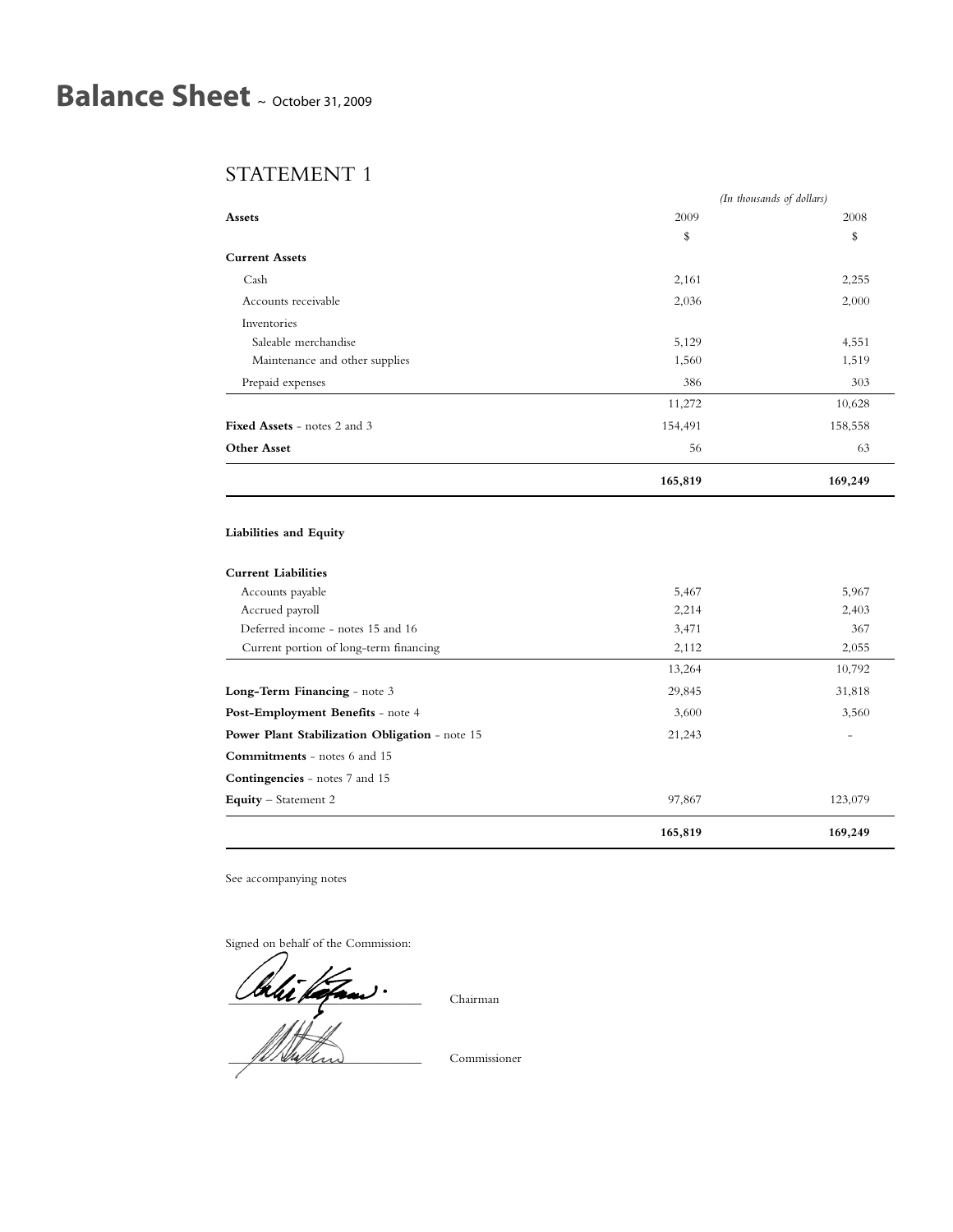# **Statement of Equity** <sup>~</sup> for the year ended October 31, <sup>2009</sup>

### STATEMENT 2

|                                                       | (In thousands of dollars) |         |
|-------------------------------------------------------|---------------------------|---------|
|                                                       | 2009                      | 2008    |
|                                                       | \$                        | \$      |
| <b>Equity, Beginning of Year</b>                      | 124,348                   | 127,872 |
| Accounting Change - note 17                           | (1,269)                   | (1,269) |
| Equity, Beginning of Year as Restated                 | 123,079                   | 126,603 |
| Net Loss for the Year - Statement 3                   | (3,969)                   | (3,524) |
| <b>Power Plant Stabilization Adjustment - note 15</b> | (21, 243)                 | -       |
| Equity, End of Year                                   | 97,867                    | 123,079 |

See accompanying notes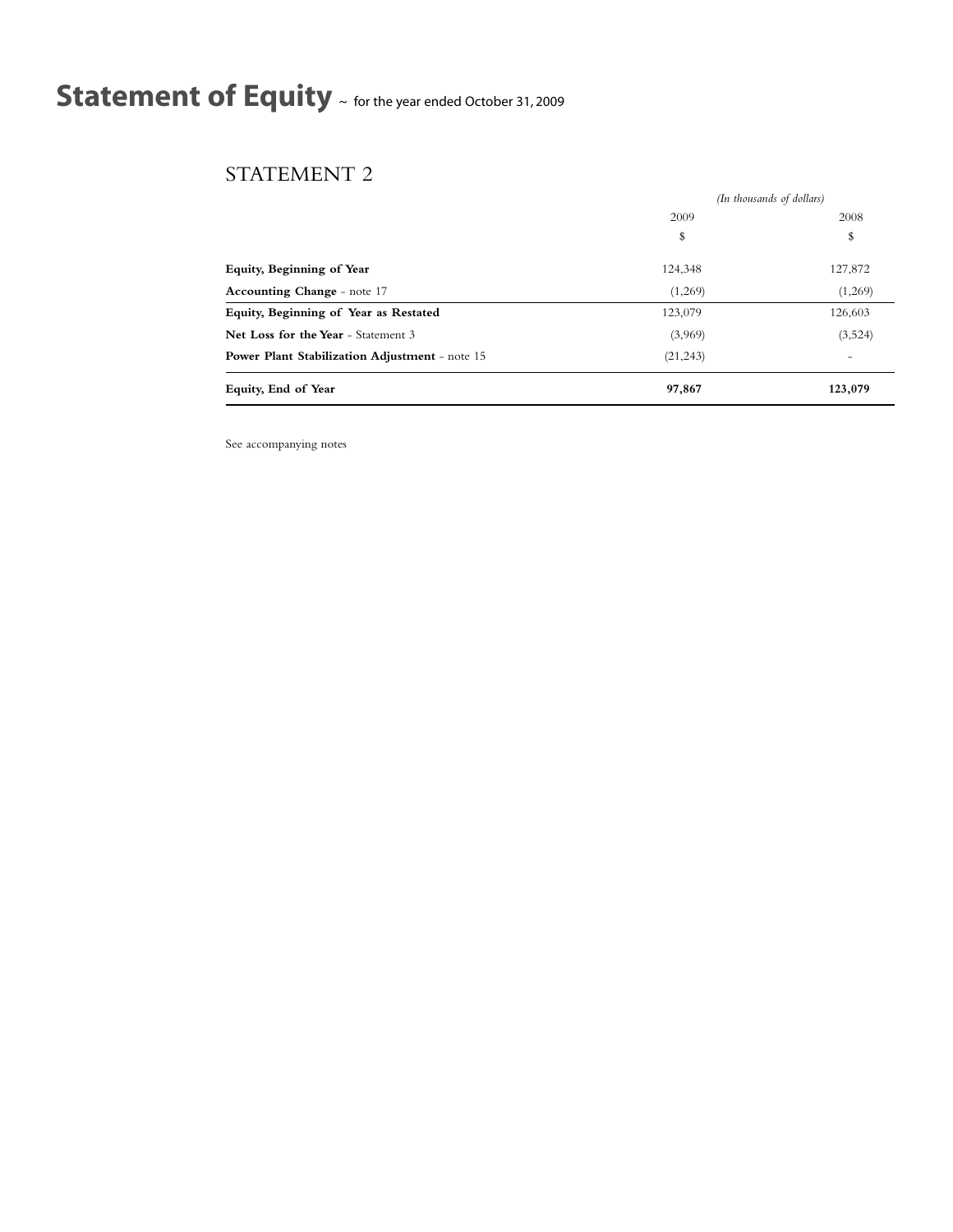# **Statement of Operations** <sup>~</sup> for the year ended October 31, <sup>2009</sup>

### STATEMENT 3

|                                                 |         | (In thousands of dollars) |
|-------------------------------------------------|---------|---------------------------|
|                                                 | 2009    | 2008                      |
|                                                 | \$      | \$                        |
| Income                                          |         |                           |
| Gift shops, restaurants and attractions         | 62,686  | 65,857                    |
| Land rent                                       | 6,213   | 6,215                     |
| Commissions, rentals and fees                   | 2,710   | 2,905                     |
| Premium on United States funds - net            | 307     | 1,071                     |
| Gain (loss) on disposal of fixed assets - net   | 665     | (44)                      |
| Sundry income                                   | 153     | 576                       |
|                                                 | 72,734  | 76,580                    |
| <b>Expenses</b>                                 |         |                           |
| Gift shops, restaurants and attractions         |         |                           |
| Cost of goods sold                              | 10,475  | 11,526                    |
| Operating expenses                              | 29,852  | 31,788                    |
| Maintenance                                     | 12,393  | 13,488                    |
| Administrative and police                       | 9,884   | 9,588                     |
| Marketing and promotion                         | 4,101   | 4,435                     |
|                                                 | 66,705  | 70,825                    |
| Net Income for the Year before Undernoted Items | 6,029   | 5,755                     |
| Other Items                                     |         |                           |
| Interest expense - net - note 8                 | 1,719   | 810                       |
| Depreciation - note 9                           | 8,279   | 8,469                     |
|                                                 | 9,998   | 9,279                     |
| Net Loss for the Year                           | (3,969) | (3,524)                   |

See accompanying notes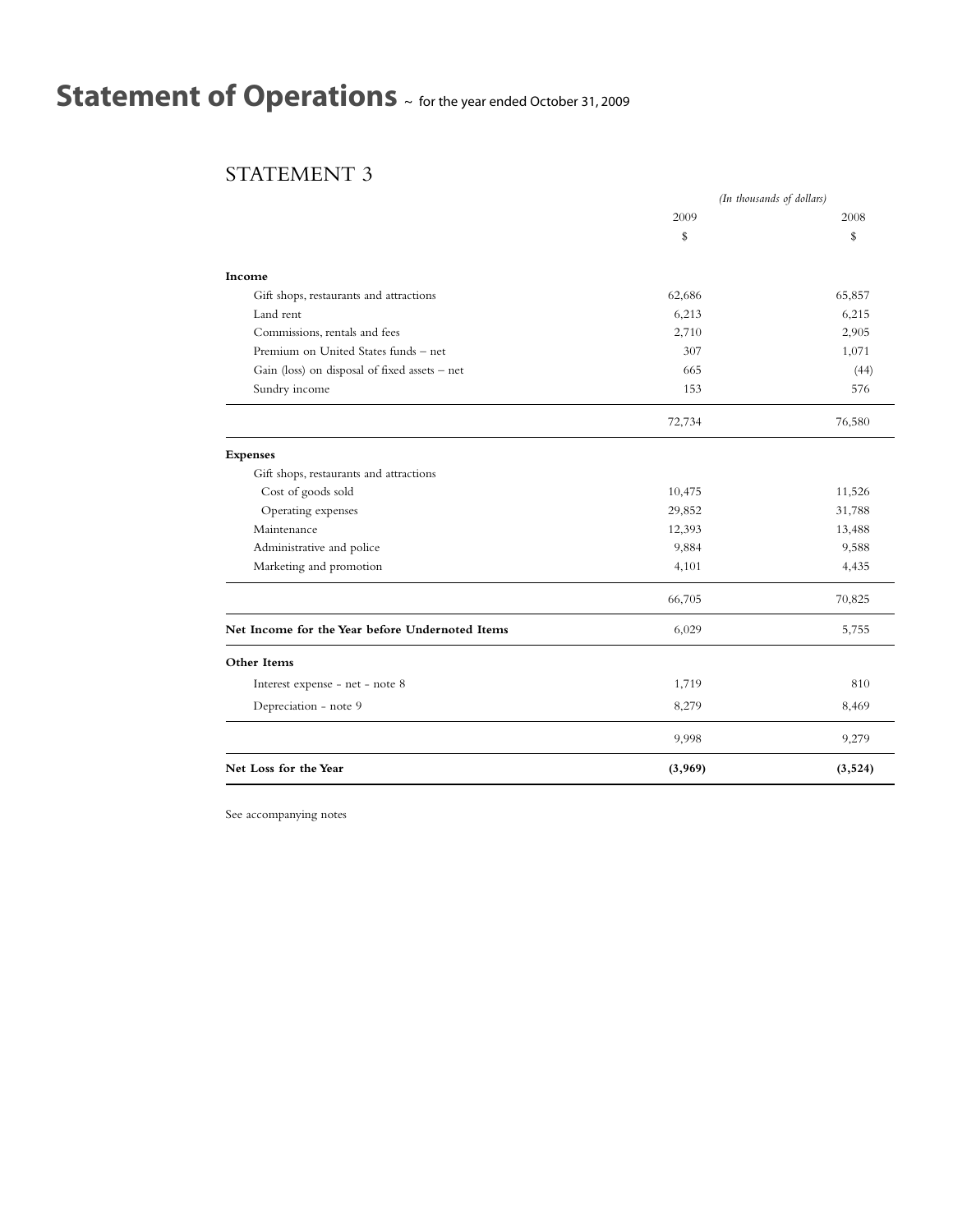# **Statement of Cash Flows** <sup>~</sup> for the year ended October 31, <sup>2009</sup>

### STATEMENT 4

|                                                         | (In thousands of dollars) |           |
|---------------------------------------------------------|---------------------------|-----------|
|                                                         | 2009                      | 2008      |
|                                                         | \$                        | \$        |
| <b>Operating Activities</b>                             |                           |           |
| Net loss for the year                                   | (3,969)                   | (3,524)   |
| Charges against income not requiring an outlay of funds |                           |           |
| - post-employment benefits                              | 369                       | 364       |
| - depreciation                                          | 8,279                     | 8,469     |
| - amortization of franchise fee                         | 7                         | 6         |
| - loss (gain) on disposal of fixed assets - net         | (665)                     | 44        |
|                                                         | 4,021                     | 5,359     |
| Net change in non-cash working capital balances related |                           |           |
| to operations - note 11                                 | 1,677                     | (3,940)   |
| Funds provided by operating activities                  | 5,698                     | 1,419     |
| <b>Investing Activities</b>                             |                           |           |
| Fixed asset acquisitions - note 11                      | (4,086)                   | (24, 123) |
| Proceeds on sale of fixed assets                        | 685                       | 32        |
| Franchise fee payment                                   |                           | (69)      |
| Funds used by investing activities                      | (3, 401)                  | (24, 160) |
| <b>Financing Activities</b>                             |                           |           |
| Net decrease in long-term financing                     | (2,062)                   | (1,573)   |
| Cash outlay related to post-employment benefits         | (329)                     | (261)     |
| Funds used by financing activities                      | (2,391)                   | (1, 834)  |
| Decrease in Cash Position                               | (94)                      | (24, 575) |
| Cash Position, Beginning of Year                        | 2,255                     | 26,830    |
| Cash Position, End of Year                              | 2,161                     | 2,255     |

See accompanying notes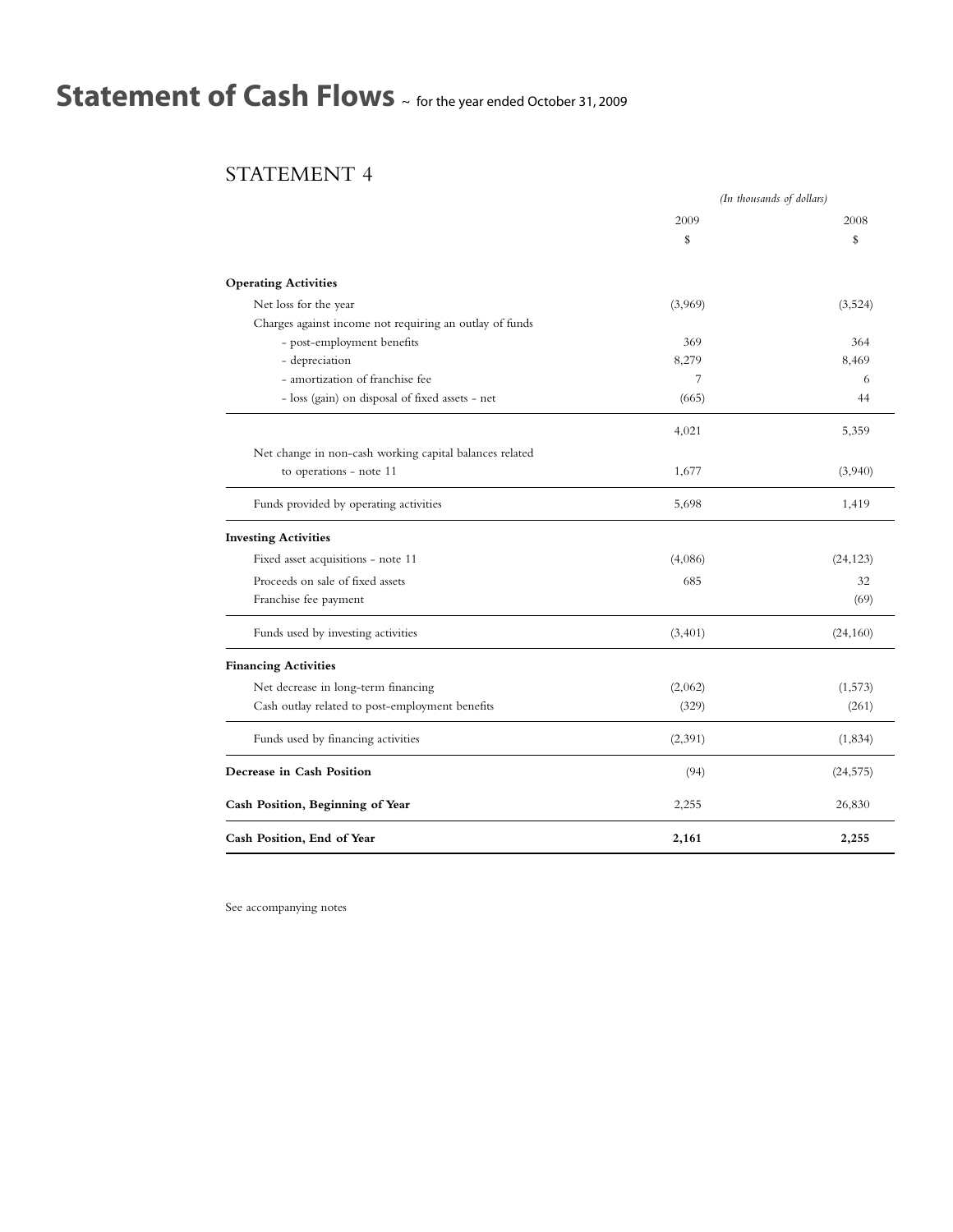#### **Organization**

The Niagara Parks Commission (the "Commission") is governed by the Niagara Parks Act. Initially established in 1885, the Commission is an "Operational Enterprise" of the Province of Ontario and is responsible for maintaining, protecting and showcasing over 1,700 hectares of parkland stretching some 56 kilometres along the Niagara River from Lake Erie to Lake Ontario.The Commission is exempt from corporate income taxes under the Income Tax Act (Canada) and Ontario Corporations Tax Act.

The Commission is also classified as a "Government Business Enterprise" by the Ministry of Finance and as such, the Commission's audited financial statements are published as part of the Public Accounts.

### **1. Significant Accounting Policies**

### Basis of accounting

The financial statements of the Commission are the representations of management prepared in accordance with Canadian generally accepted accounting principles, consistently applied. Because a precise determination of many assets and liabilities is dependent upon future events, the preparation of periodic financial statements necessarily involves the use of estimates and approximations.These have been made using careful judgement in the light of available information.The financial statements have, in management's opinion, been properly prepared within reasonable limits of materiality and within the framework of the accounting policies summarized below:

#### Revenue recognition

Income from gift shops, restaurants and attractions are recognized when merchandise has been transferred or services have been rendered. Income from land rent, commissions, rentals, fees and sundry are recognized over the life of the agreement or when earned.

#### Inventories

Inventories of saleable merchandise are valued at the lower of average cost and net realizable value.

### Fixed assets

All fixed assets are recorded at cost. Depreciation has been recorded using the straight-line method, with rates from 2.5 to 14 per cent for buildings, roadways and structures, 10 to 33 per cent for equipment and furnishings and from 8 to 33 per cent for vehicles.

#### Franchise fee

A franchise fee is classified as an other asset and is being amortized on a straight-line basis over 10 years.

#### Foreign currency translation

These financial statements are presented in Canadian dollars.Assets and liabilities denominated in foreign currencies are translated at the exchange rates in effect at the balance sheet date. Gains and losses on translation are reflected in net earnings of the period.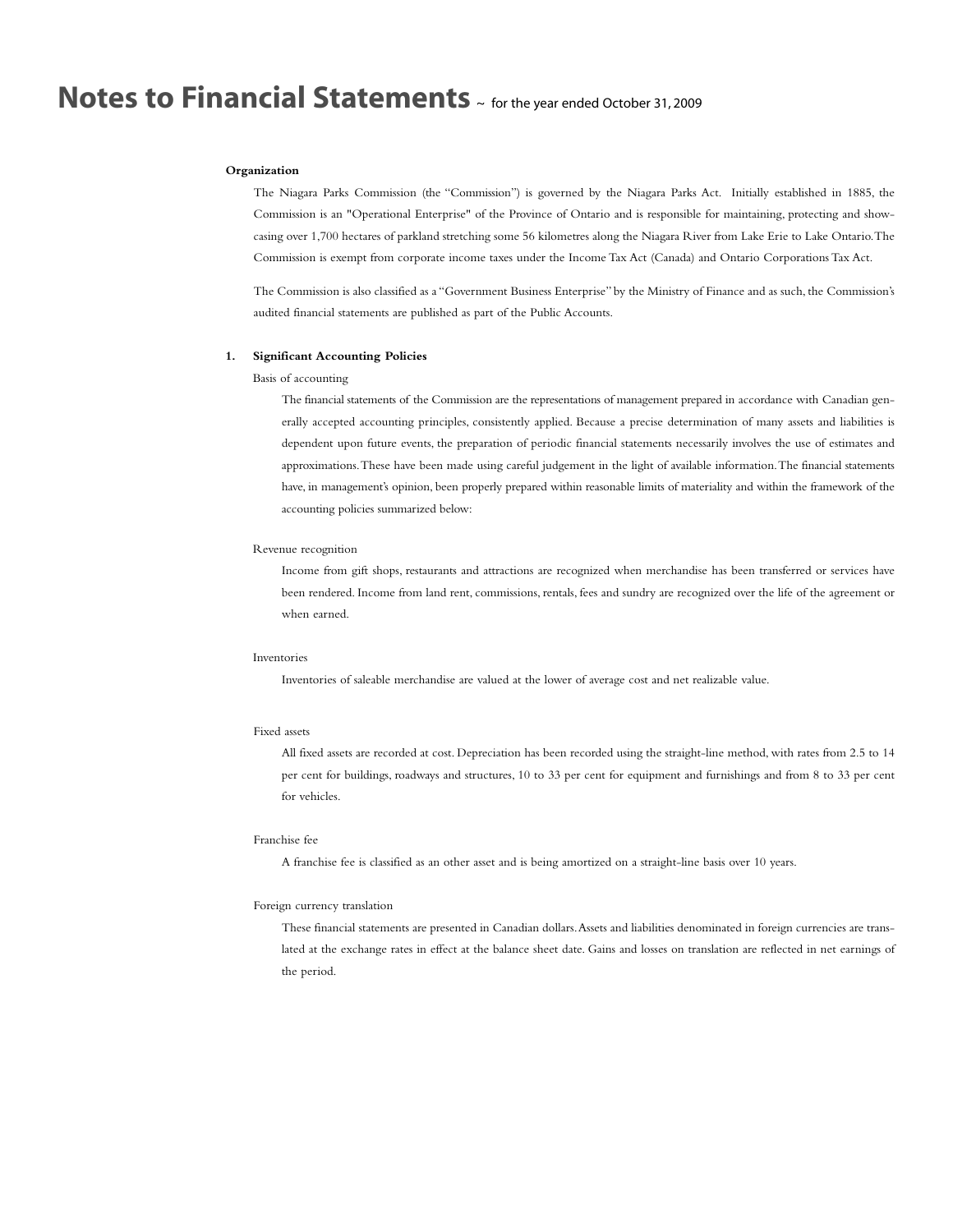### **1. Significant Accounting Policies** - continued

### Financial instruments

The Commission has elected the following balance sheet classifications with respect to its financial assets and financial liabilities:

Cash is classified as "assets held for trading" and is measured at fair value.

Accounts receivable are classified as "loans and receivables" and are measured at amortized cost, which, upon initial recognition, is considered equivalent to fair value.

Accounts payable and accrued liabilities, other liabilities and long-term financing are classified as "other financial liabilities" and are initially measured at fair value.

### Capitalized interest

L

The Commission capitalizes an amount of interest on all funds expended for those capital works in progress and financed via long-term financing.

| 2. | <b>Fixed Assets</b>                |         |                             |         | (In thousands of dollars) |
|----|------------------------------------|---------|-----------------------------|---------|---------------------------|
|    |                                    | Cost    | Accumulated<br>Depreciation | 2009    | 2008                      |
|    |                                    | \$      | \$                          | \$      | \$                        |
|    | Land                               | 14,359  |                             | 14,359  | 13,555                    |
|    | Land improvements                  | 17,135  |                             | 17,135  | 17,135                    |
|    | Buildings, roadways and structures | 189,908 | 76,702                      | 113,206 | 115,041                   |
|    | Equipment and furnishings          | 40,650  | 32,632                      | 8,018   | 10,247                    |
|    | Vehicles                           | 9,076   | 7,833                       | 1,243   | 1,406                     |
|    |                                    | 271,128 | 117,167                     | 153,961 | 157,384                   |
|    | Capital works in progress          | 530     |                             | 530     | 1,174                     |
|    |                                    | 271,658 | 117,167                     | 154,491 | 158,558                   |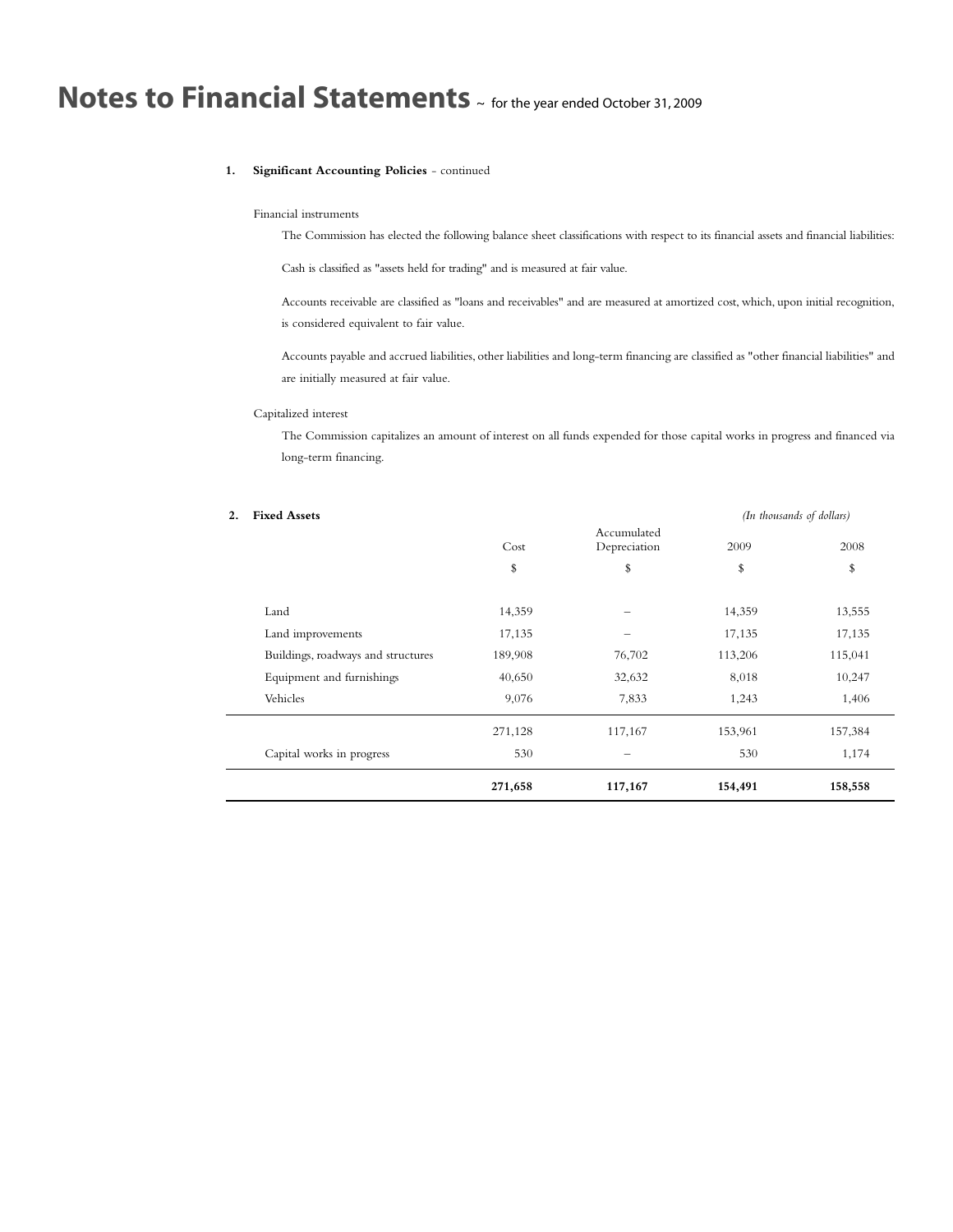| Long-Term Financing<br>3.                                                            |        | (In thousands of dollars) |
|--------------------------------------------------------------------------------------|--------|---------------------------|
|                                                                                      | 2009   | 2008                      |
|                                                                                      | \$     | \$                        |
| Unsecured fixed rate term loan requiring blended payments of principal and           |        |                           |
| interest of \$ 2,640,907 per annum, bearing interest at 5.06% through to April, 2027 | 30,783 | 31,815                    |
| Unsecured fixed rate term loan requiring principal payments of \$ 1,000,000 per      |        |                           |
| annum, bearing interest at 4.01% through to December, 2009                           | 1,000  | 2,000                     |
| The Commission has an obligation under capital lease, bearing interest of nil,       |        |                           |
| requiring monthly payments of \$1,076 to August, 2011, secured by equipment          |        |                           |
| with a net book value of \$34,853                                                    | 22     | 35                        |
| The Commission has an obligation under capital lease, bearing interest of nil,       |        |                           |
| requiring monthly payments of \$659 to May, 2011, secured by equipment               |        |                           |
| with a net book value of \$21,342                                                    | 13     | 20                        |
| The Commission has an option to purchase land requiring annual payments of           |        |                           |
| \$7,300 until Jauary 2028 - see note 16                                              | 139    |                           |
| Obligation under capital lease, bearing interest of nil, requiring monthly payments  |        |                           |
| of \$463 to September, 2009                                                          |        | 3                         |
|                                                                                      | 31,957 | 33,873                    |
| Less portion due within one year                                                     | 2,112  | 2,055                     |
|                                                                                      | 29,845 | 31,818                    |

The principal payments of the long-term financing obligations due in the next five fiscal periods are as follows:

|      | (In thousands of dollars) |
|------|---------------------------|
|      | \$                        |
| 2010 | 2,112                     |
| 2011 | 1,162                     |
| 2012 | 1,204                     |
| 2013 | 1,264                     |
| 2014 | 1,328                     |
|      |                           |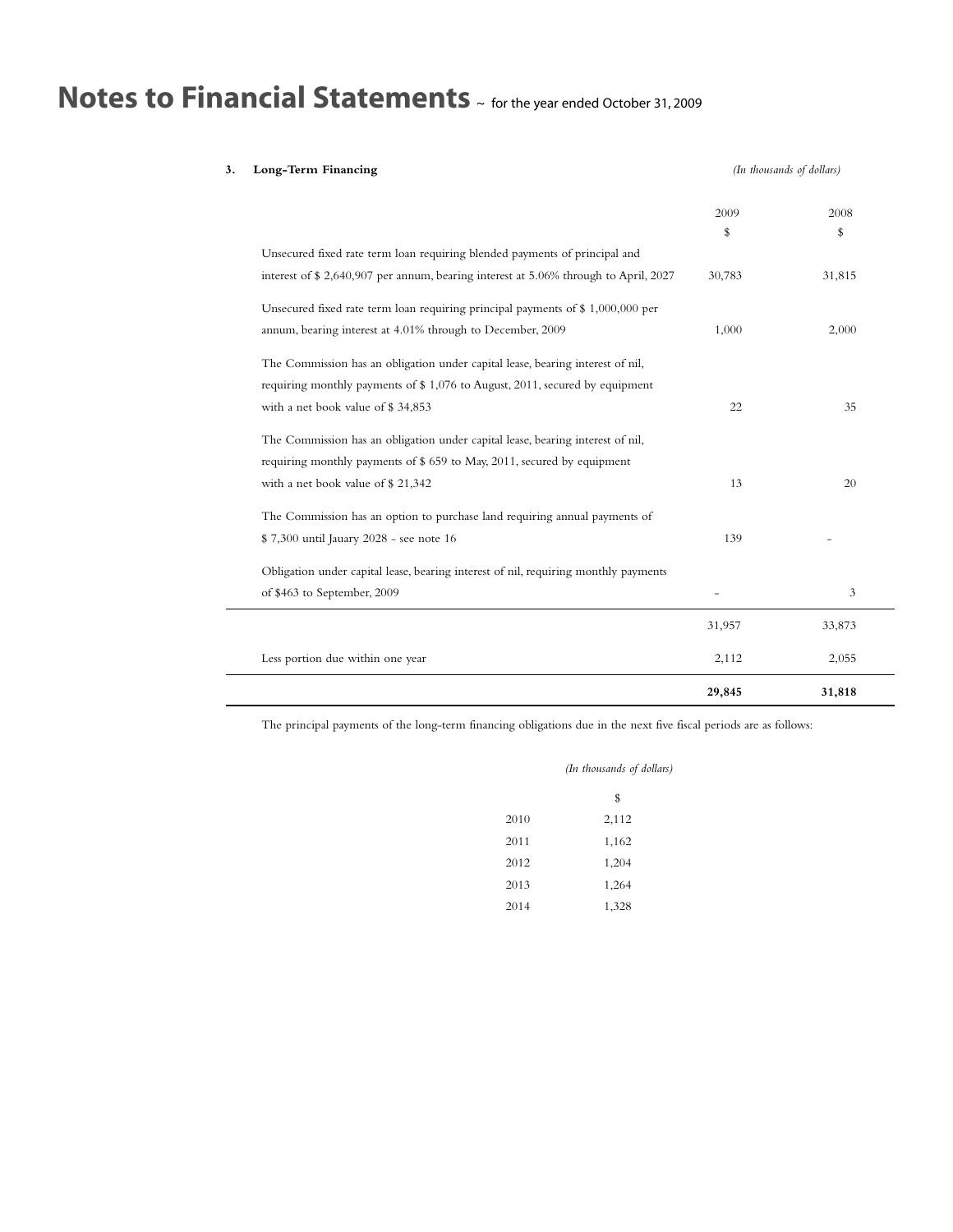### **4. Post-Employment Benefits**

Defined Termination Benefit

The Commission provides a defined employee future benefit, payable on termination to certain full-time employees with a minimum of five years of service.The benefit is calculated on the basis of one week's remuneration, at the time of termination, for every year of full-time service provided to the Commission to a maximum of 26 weeks.The accrued benefit liability as at October 31, 2009 is \$ 3,600,464 (2008 - \$ 3,560,461).

As a result of an actuarial valuation conducted in 2007 for the year ending October 31, 2007, it was determined that an actuarial gain of \$ 242,488 existed.The actual obligation as at October 31, 2009 is \$ 3,357,976 (2008 - \$ 3,317,973). Since the actuarial gain is less than 10% of the actual obligation, no minimum amortization has been recorded for the year.

The Commission requires that an actuarial valuation of the post employment benefits be conducted every three years. Therefore, the next valuation required would be for the year ending October 31, 2010.

| Defined Benefit Plan Information                   | (In thousands of dollars) |       |
|----------------------------------------------------|---------------------------|-------|
|                                                    | 2009                      | 2008  |
|                                                    | \$                        | \$    |
| Employee benefit plan assets                       | -                         |       |
| Employee benefit plan liabilities                  | 3,600                     | 3,560 |
| Employee benefit plan deficit                      | 3,600                     | 3,560 |
| Benefit obligation recognized on the balance sheet |                           |       |
| Benefit obligation, beginning of year              | 3,560                     | 3,457 |
| Expense for the year                               | 369                       | 364   |
| Benefits paid during the year                      | (329)                     | (261) |
| Benefit obligation, end of year                    | 3,600                     | 3,560 |

The main actuarial assumptions applied in the valuation of the defined benefit plan are as follows:

**Interest (Discount) Rate** -The accrued obligation and the expense for the year were determined using a discount rate of 5%. **Salary Levels** - Future salary and wage levels were assumed to increase at 3% per annum.

#### Pension Benefits

The Commission provides pension benefits for all its permanent employees (and to non-permanent employees who elect to participate) through the Public Service Pension Fund ("PSPF") and the Ontario Public Service Employees' Union Pension Fund ("OPSEU Pension Fund").These are defined benefit pension plans for employees of the Province and many provincial agencies. The Province of Ontario, which is the sole sponsor of the PSPF and a joint sponsor of the OPSEU Pension Fund, determines the Commission's annual payments to the funds.As the sponsors are responsible for ensuring that the pension funds are financially viable, any surpluses or unfunded liabilities arising from statutory actuarial funding valuations are not assets or obligations of the Commission.The Commission's annual payments of \$ 1,582,962 (2008 - \$ 1,649,534), are included in the administrative and general expense in the Statement of Operations.

The cost of post-employment, non-pension benefits are paid by the Management Board Secretariat and are not included in the Statement of Operations.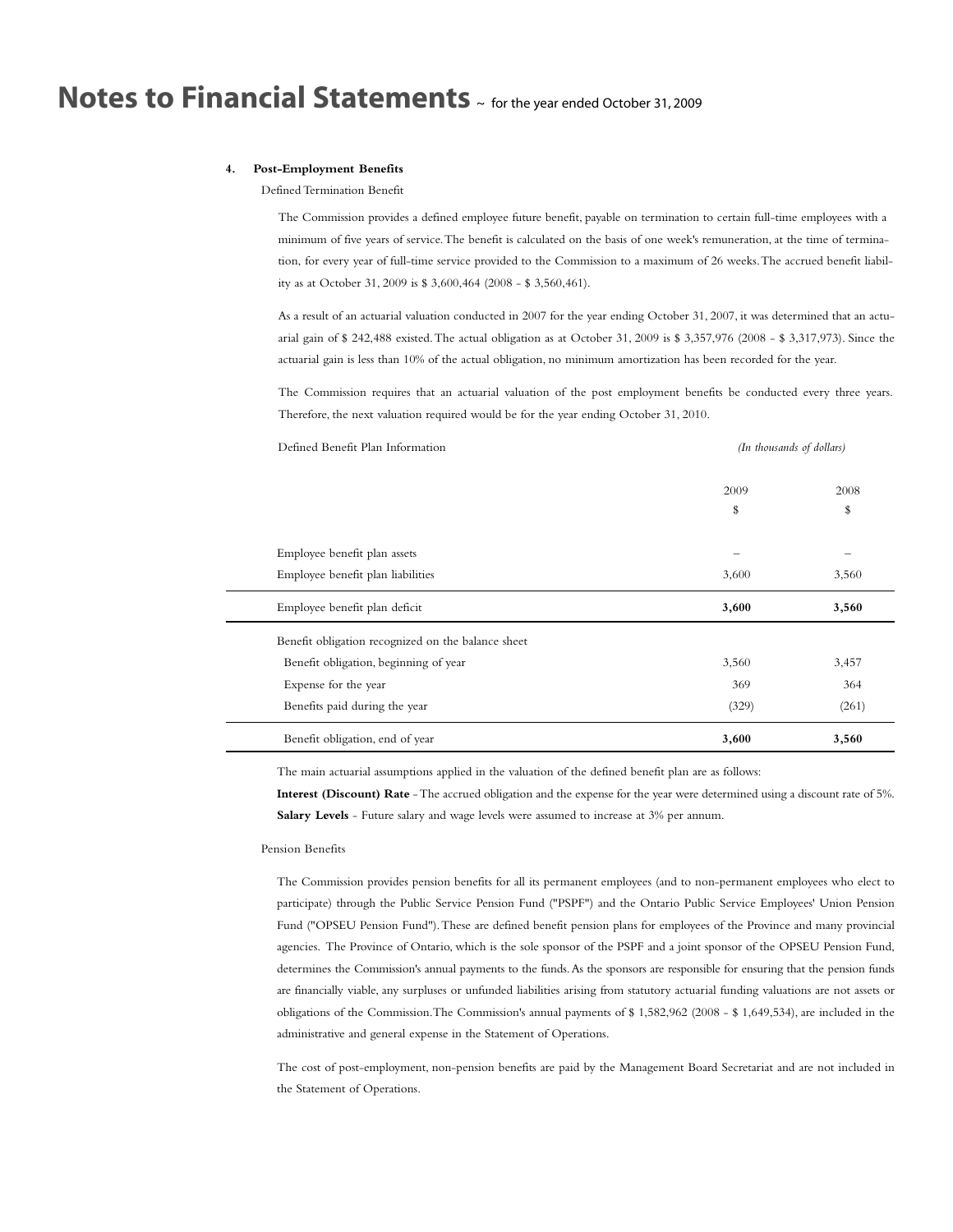### **5. Credit Facilities**

The credit facilities, which have a maximum borrowing capacity of \$ 15,000,000, provide for two types of loans.There is a variable rate option with a rate which varies with the Bank of Montreal's prime rate and there is a fixed rate operating loan facility available for terms of 30/60/90/180 or 364 days at rates which are set relative to Banker's Acceptance rates.These credit facilities are unsecured and expired on October 31, 2009.The Commission has negotiated an extension on these facilities until the tendering of a five year contract for banking services is awarded.As at October 31, 2009, NIL has been drawn upon for all credit facilities.

On November 18, 2009, the Commission received \$6 ,500,000 which represents an additional unsecured loan requiring blended payments of principal and interest of \$ 569,159 per annum, bearing interest at 5.07% through to April, 2027.

### **6. Commitments**

### Capital Projects

The Commission is committed to spending approximately \$ 550,000 on capital projects in the next year.

### **7. Contingencies**

The Commission is in litigation pertaining to certain claims for which the likelihood of loss is not determinable and the amount not reasonably estimable. Accordingly, no provision for these claims is reflected in the financial statements.

| 8. | <b>Interest Expense</b>                     |       | (In thousands of dollars) |  |
|----|---------------------------------------------|-------|---------------------------|--|
|    |                                             | 2009  | 2008                      |  |
|    |                                             | \$    | \$                        |  |
|    | Interest income                             | (23)  | (431)                     |  |
|    | Loan interest expense                       | 1,742 | 1,241                     |  |
|    |                                             | 1,719 | 810                       |  |
| 9. | Depreciation                                |       | (In thousands of dollars) |  |
|    |                                             | 2009  | 2008                      |  |
|    |                                             | \$    | \$                        |  |
|    | Depreciation of income producing assets     | 4,850 | 5,085                     |  |
|    | Depreciation of non-income producing assets | 3,429 | 3,384                     |  |
|    |                                             | 8,279 | 8,469                     |  |

### **10. Operating Leases**

The Commission leases vehicles, equipment and premises under operating leases expiring in various years through 2012. The total obligation under operating leases amounts to approximately \$ 777,000.

Future payments for each of the next three years are as follows:

|      | (In thousands of dollars) |
|------|---------------------------|
|      | \$                        |
| 2010 | 391                       |
| 2011 | 203                       |
| 2012 | 183                       |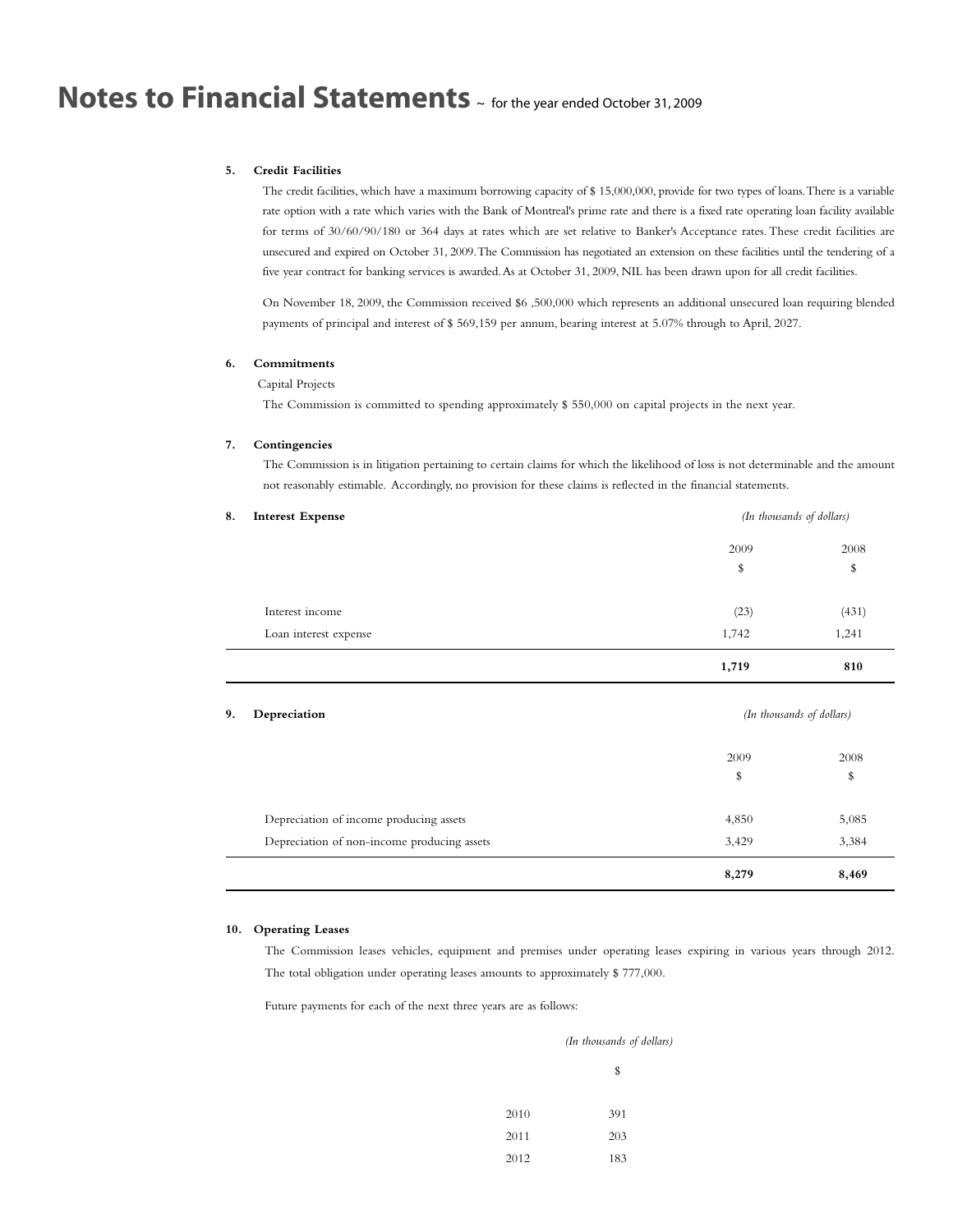### **11. Statement of Cash Flows**

Changes in working capital components include:

|                                      | (In thousands of dollars) |            |
|--------------------------------------|---------------------------|------------|
|                                      | 2009<br>\$                | 2008<br>\$ |
|                                      |                           |            |
| Accounts receivable                  | (36)                      | (237)      |
| Inventories                          | (619)                     | (1, 458)   |
| Prepaid expenses                     | (83)                      | 97         |
| Accounts payable and accrued payroll | (689)                     | (2,359)    |
| Deferred income                      | 3,104                     | 17         |
|                                      | 1,677                     | (3,940)    |

Acquisition of fixed assets

During the year, fixed assets were acquired at an aggregate cost of \$ 4,232,000 (2008 - \$ 24,561,000) of which \$ 146,000 (2008 - \$438,000) was acquired by means of capital leases and other non-cash acquisitions. Cash payments of \$ 4,086,000 (2008 - \$ 24,123,000) were made to purchase fixed assets.

| Interest          |       | (In thousands of dollars) |  |
|-------------------|-------|---------------------------|--|
|                   | 2009  | 2008                      |  |
|                   | \$    | \$                        |  |
|                   |       |                           |  |
| Interest received | 23    | 431                       |  |
| Interest paid     | 1,820 | 2,714                     |  |

### **12. Financial Instruments and Risk Management**

### Fair Value

Fair value information with respect to long-term financing has been omitted because it is not practicable to determine fair value with sufficient reliability.

The fair value of the post employment termination benefit was determined using an actuarial valuation based on information presented in note 4 to the financial statements.

### Credit Risk

The Commission is exposed to a credit risk by its customers. However, because of the large number of customers, credit risk concentration is reduced to a minimum.

### Currency Risk

The Commission has cash of \$ 53,637 that is denominated in US dollars.These funds have been converted to the Canadian equivalent at the rate of \$ 1 US equals \$ 1.0704 Canadian.The Commission realizes approximately 10.89% (2008 - 14.87%) of its sales in foreign currency. Consequently, some assets and revenues are exposed to foreign exchange fluctuations.

### Cash Flow Risk

The Commission has variable rate bank overdraft facilities bearing interest which varies with the prime interest rate. Accordingly, the Commission is exposed to cash flow risks relating to potential fluctuations in market interest rates.

### **13. Capitalized Interest**

The Commission has capitalized nil (2008 - \$ 598,609) of interest related to the expansion of the Table Rock Complex which was completed in June 2008.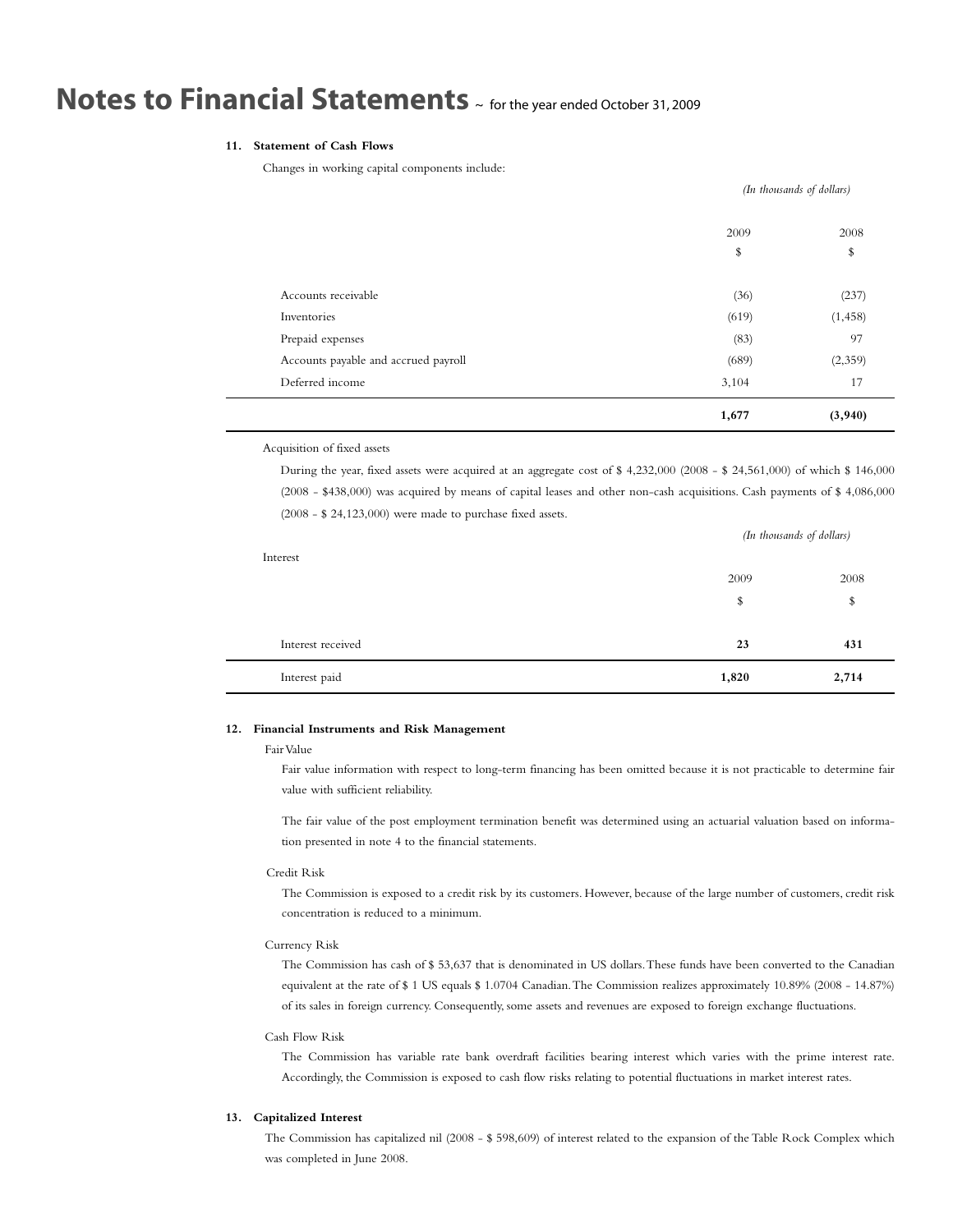### **14. Surplus Funds**

Pursuant to Section 16(2) of the Niagara Parks Act any surplus moneys shall, on the order of the Lieutenant Governor in Council, be paid to the Minister of Finance and shall form part of the Consolidated Revenue Fund.

#### **15. Transfer of Defunct Power Stations**

The Province of Ontario has directed the Commission accept ownership of three former electricity generating power stations all located within Commission lands.

The Toronto Power Generating Station ("TPGS") and the Ontario Power Generating Station ("OPGS") were transferred by Ontario Power Generation Inc. ("OPG") to the Commission at no cost in August, 2007. The Canadian Niagara Power Generating Station ("CNP") currently owned by Fortis Ontario was transferred April 30, 2009.

As part of the terms of transfer of TPGS and OPGS, OPG was to undertake certain structural and environmental work to ensure that the buildings were no threat to the public. The Ministry of Tourism has engaged the services of an architectural firm (The Ventin Group Inc.) to ensure that the original Government Directive was complied with and to identify work and related costs required to "stabilize and mothball" the facilities until an ultimate use for the buildings can be determined.TheVentin Group has now reported that there are substantial costs required to bringTPGS and OPGS to what would be considered a "mothball" state. The Ventin Group also identified the remaining lead paint as a deficiency which OPG should have resealed. Additional costs would be required to bring these two buildings to a "development ready" state. Further, there are in existence certain secondary structures related to TPGS and OPGS that were not accounted for in the original Directive that will result in additional remediation costs at some point in the future.

The Commission is of the belief that the acceptance of these Power Generating Stations will require an infusion of funds that is beyond its capacity to meet.As at October 31, 2009, ongoing negotiations with the Province have not resulted in any assurance that the Commission will not be responsible for any future costs. Any costs that are expected to be incurred for the purposes described above will not commence without funding received from the Province.

Therefore, an asset retirement obligation of \$25,146,000 was calculated. This value represents the Commission's best estimate of the costs required to "stabilize and mothball" the four sites related to the power stations based on the report received from the Ventin Group. The report also identifies contingency costs of approximately \$ 3,600,000 which have not been accrued in the asset retirement obligation at this time.The Commission estimates that this work could take approximately 3 to 4 years to complete. In order to determine the net present value of the asset retirement obligation, staff have estimated that, subject to financing being received from the Province, work will not commence for several years.Therefore it is estimated that the work may commence in 2016.The cost of capital and the rate of inflation estimated over the course of the calculation is 5.059% and 3% respectively. This resulted in a net present value of \$ 21,243,000 as at October 31, 2009 and was recorded directly to equity.

As at October 31, 2009, the Commission has received \$ 1,550,000 in funding from the Ministry of Tourism to assist in the "stabilizing and mothball" process. This amount is recorded in deferred income on the Balance Sheet and is to be spent by July 31, 2010.The Commission has incurred annual costs related to maintenance and security for all sites.To date, \$ 32,714 of the funding has been utilized for this purpose.